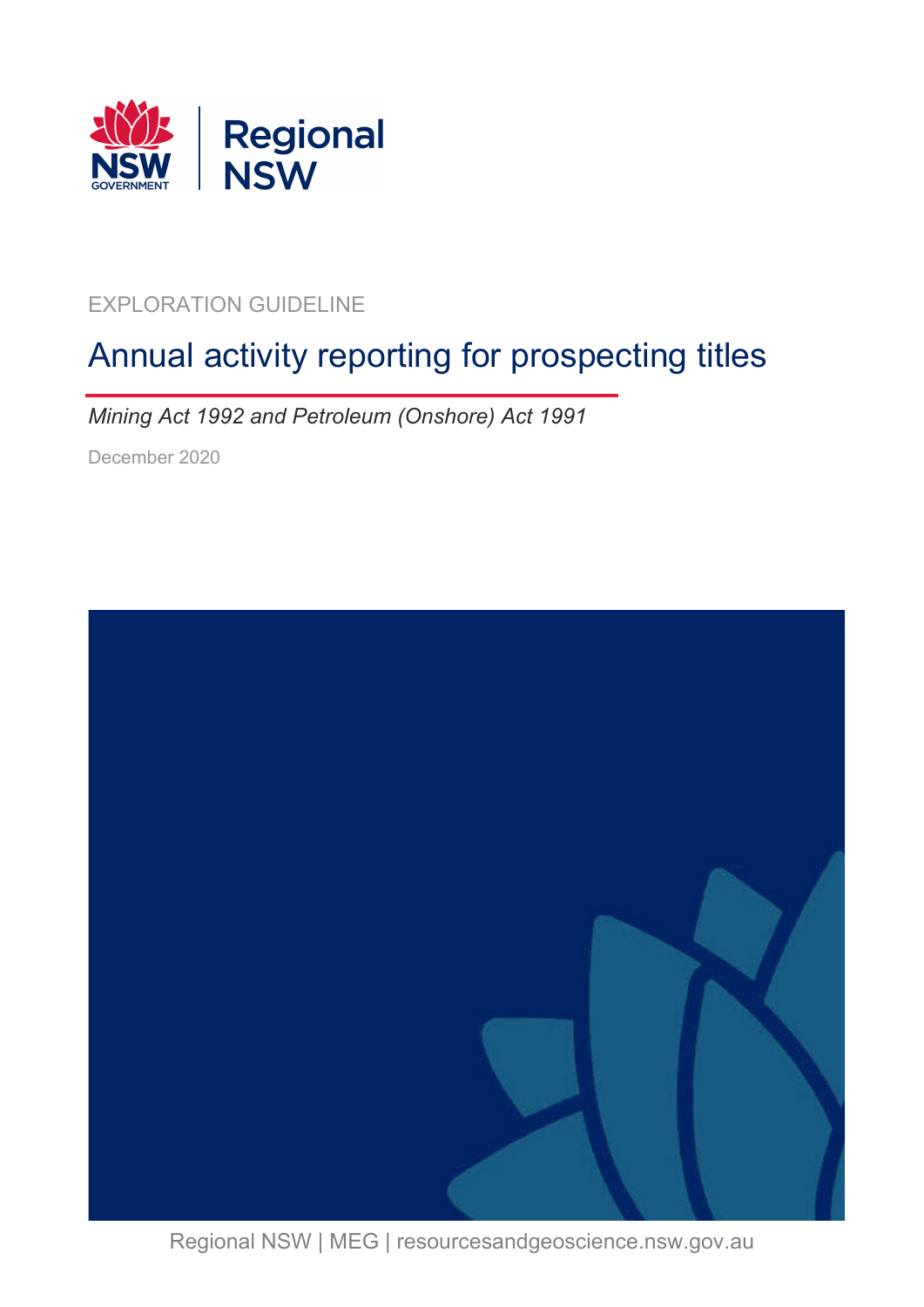Published by Department of Regional NSW

[www.resourcesandgeoscience.nsw.gov.au/miners-and-explorers/enforcement/exploration-reporting](http://www.resourcesandgeoscience.nsw.gov.au/miners-and-explorers/enforcement/exploration-reporting)

Title: Annual activity reporting for prospecting titles

*Mining Act 1992 and Petroleum (Onshore) Act 1991*

First published: July 2015

Department reference number: DOC20/1034769

#### **Document control**

| Amendment schedule |                  |                                                                                                                                                                                                                                 |  |  |
|--------------------|------------------|---------------------------------------------------------------------------------------------------------------------------------------------------------------------------------------------------------------------------------|--|--|
| <b>Date</b>        | <b>Version</b> # | Amendment                                                                                                                                                                                                                       |  |  |
| 1 July 2015        | 1.0              | First published                                                                                                                                                                                                                 |  |  |
| 1 March 2016       | 2.0              | Updated references to new legislation                                                                                                                                                                                           |  |  |
| April 2016         | 2a               | Minor edits                                                                                                                                                                                                                     |  |  |
| 16 December 2020   | 3.0              | Removal of requirement for annual updates and submission of the work program,<br>update to the annual activity summary and expenditure table, updates for<br>consistency with the work program guideline and improved guidance. |  |  |

#### **Contact details**

Mining, Exploration and Geoscience 516 High Street, Maitland NSW 2320 PO Box 344, Hunter Region Mail Centre NSW 2310 Phone: (02) 4063 6600 Email: [resource.operations@planning.nsw.gov.au](mailto:resource.operations@planning.nsw.gov.au)

© State of New South Wales through Department of Regional NSW 2020. You may copy, distribute, display, download and otherwise freely deal with this publication for any purpose, provided that you attribute the Department of Regional NSW as the owner. However, you must obtain permission if you wish to charge others for access to the publication (other than at cost); include the publication in advertising or a product for sale; modify the publication; or republish the publication on a website. You may freely link to the publication on a departmental website.

Disclaimer: The information contained in this publication is based on knowledge and understanding at the time of writing (December 2020) and may not be accurate, current or complete. The State of New South Wales (including the Department of Regional NSW), the author and the publisher take no responsibility, and will accept no liability, for the accuracy, currency, reliability or correctness of any information included in the document (including material provided by third parties). Readers should make their own inquiries and rely on their own advice when making decisions related to material contained in this publication.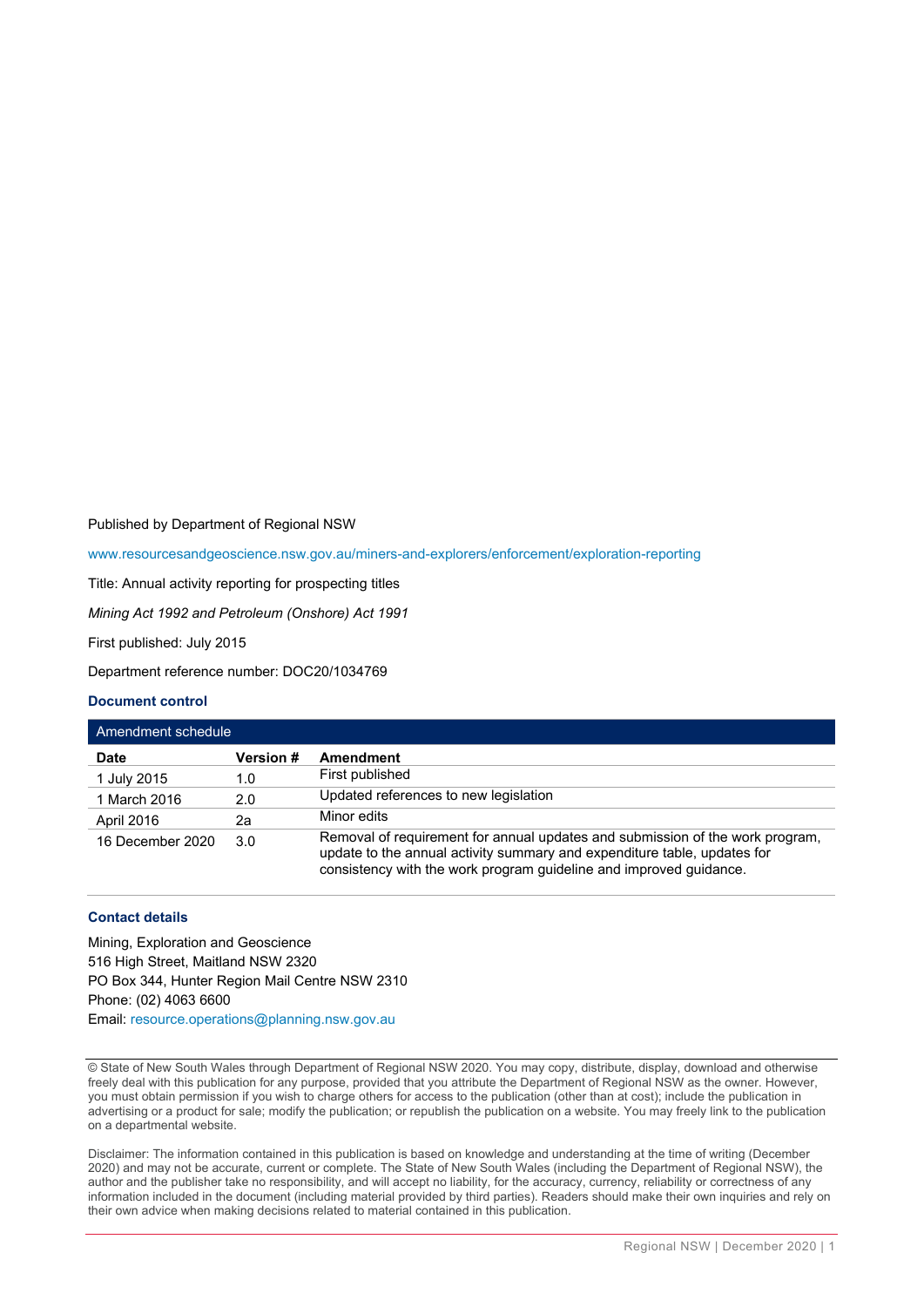## **Contents**

## **Contacts**

| <b>Purpose</b>                                                                   | <b>Group/Branch/Unit</b>                                                                                                     | <b>Contact details</b>                                                                    |
|----------------------------------------------------------------------------------|------------------------------------------------------------------------------------------------------------------------------|-------------------------------------------------------------------------------------------|
| Annual activity reports,<br>annual exploration reports<br>and geoscientific data | <b>Mining and Exploration</b><br><b>Assessment</b><br>Geological Survey of NSW<br>Mining Exploration and<br>Geoscience (MEG) | Phone: (02) 4063 6425<br>Email:<br>mining.explorationassessment@geosci<br>ence.nsw.gov.au |
| <b>Annual community</b><br>consultation reports                                  | <b>Resource Operations</b><br>Mining Exploration and<br>Geoscience (MEG)                                                     | Phone: (02) 4063 6600<br>Email:<br>resource.operations@planning.nsw.gov.<br>au            |
| Annual environmental and<br>rehabilitation compliance<br>report                  | <b>NSW Resources Regulator</b>                                                                                               | Phone: 1300 814 609<br>Email: nswresourcesregulator@service-<br>now.com                   |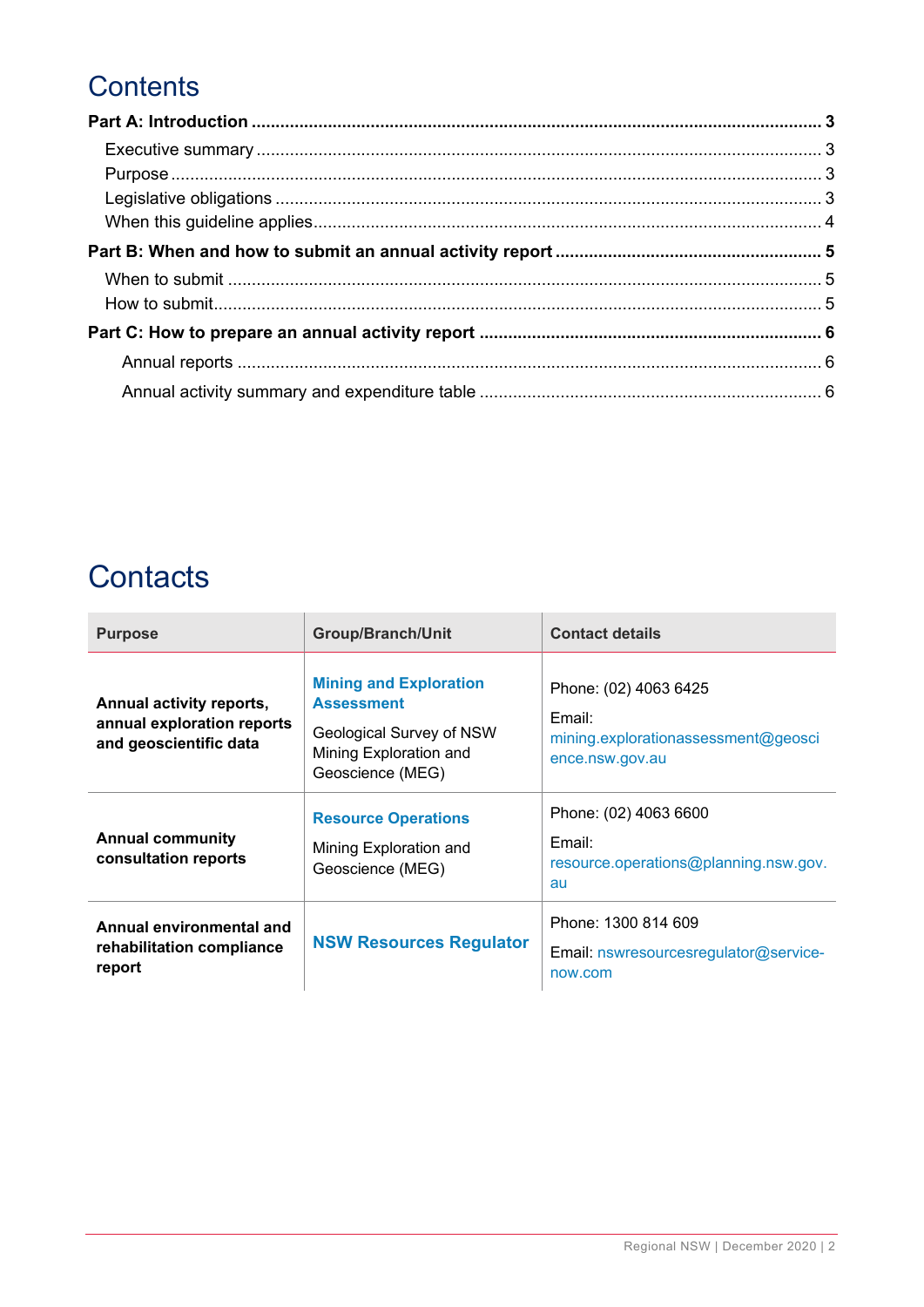# <span id="page-3-0"></span>Part A: Introduction

### <span id="page-3-1"></span>Executive summary

Annual activity reports provide details of the exploration, environmental management and rehabilitation, and community consultation activities carried out during the previous year of an exploration licence, petroleum exploration licence, assessment lease and petroleum assessment leases (prospecting authorities) granted under the *Mining Act 1992* (Mining Act) and *Petroleum (Onshore) Act 1991* (Petroleum Act) respectively.

Annual activity reporting requires the submission of four components:

- 1. Annual exploration report (including, if applicable, geoscientific data)
- 2. Annual environment management and rehabilitation compliance report
- 3. Annual community consultation report
- 4. Annual activity summary and expenditure table.

### <span id="page-3-2"></span>Purpose

To demonstrate effective and competent exploration during the term of a prospecting authority, authority holders are required to submit annual reports of their activities. The reports capture information, data and descriptions of all activities carried out on a prospecting authority during the period covered by the reports. Annual activity reporting enables the demonstration of compliance with several obligations under an authority such as work program progress, effective and adequate community consultation and environmental management and rehabilitation.

Annual activity reports must be submitted in accordance with this guideline. Mining, Exploration and Geoscience (MEG) within the Department of Regional NSW, will assess annual activity reports to determine if they meet this guideline. Annual activity reports, in conjunction with work programs and the *Mineral prospecting [minimum standards: for work programs and technical and financial](https://www.regional.nsw.gov.au/minimum-standards-2020)  [capability](https://www.regional.nsw.gov.au/minimum-standards-2020)*, ensure that authority holders carry out effective and competent exploration during the term of the authority and achieve the objectives of the Mining Act and Petroleum Act.

### <span id="page-3-3"></span>Legislative obligations

Annual activity reports are required pursuant to the following standard condition on most prospecting authorities:

*Unless otherwise approved by the Secretary (Minister[1](#page-3-4)), the licence holder must submit annual activity reports prepared in accordance with the Exploration Guideline: Annual Activity Reporting for Prospecting Titles (NSW Department of Planning, Industry and Environment[2](#page-3-5)) at the following times:* 

- *(a) Annually, within one calendar month (30 days[3\)](#page-3-6) following the grant anniversary date of this licence/lease;*
- *(b) On any other date or dates directed by the Secretary (Minister[4](#page-3-7)) in writing; and*
- *(c) Within one calendar month (30 days[5](#page-3-8)) following the cancellation or expiry of this licence/lease.*

<span id="page-3-4"></span> $1$  Depending on when the instrument was issued, the condition may state "Minister". In this case, the department has delegations for functions on behalf of the Minister and Secretary.

<span id="page-3-5"></span> $2$  Depending on when the instrument was issued, the condition may include a different department name or not include one at all.<br><sup>3</sup> Depending on when the instrument was issued, the condition may state "30 days". Authority holders must comply with

<span id="page-3-6"></span>the time frame specified in the condition of the authority.

<span id="page-3-7"></span><sup>4</sup> Depending on when the instrument was issued, the condition may state "Minister". In this case, the department has delegations for functions on behalf of the Minister and Secretary.

<span id="page-3-8"></span><sup>5</sup> Depending on when the instrument was issued, the condition may state "30 days". Authority holders must comply with the time frame specified in the condition of the authority.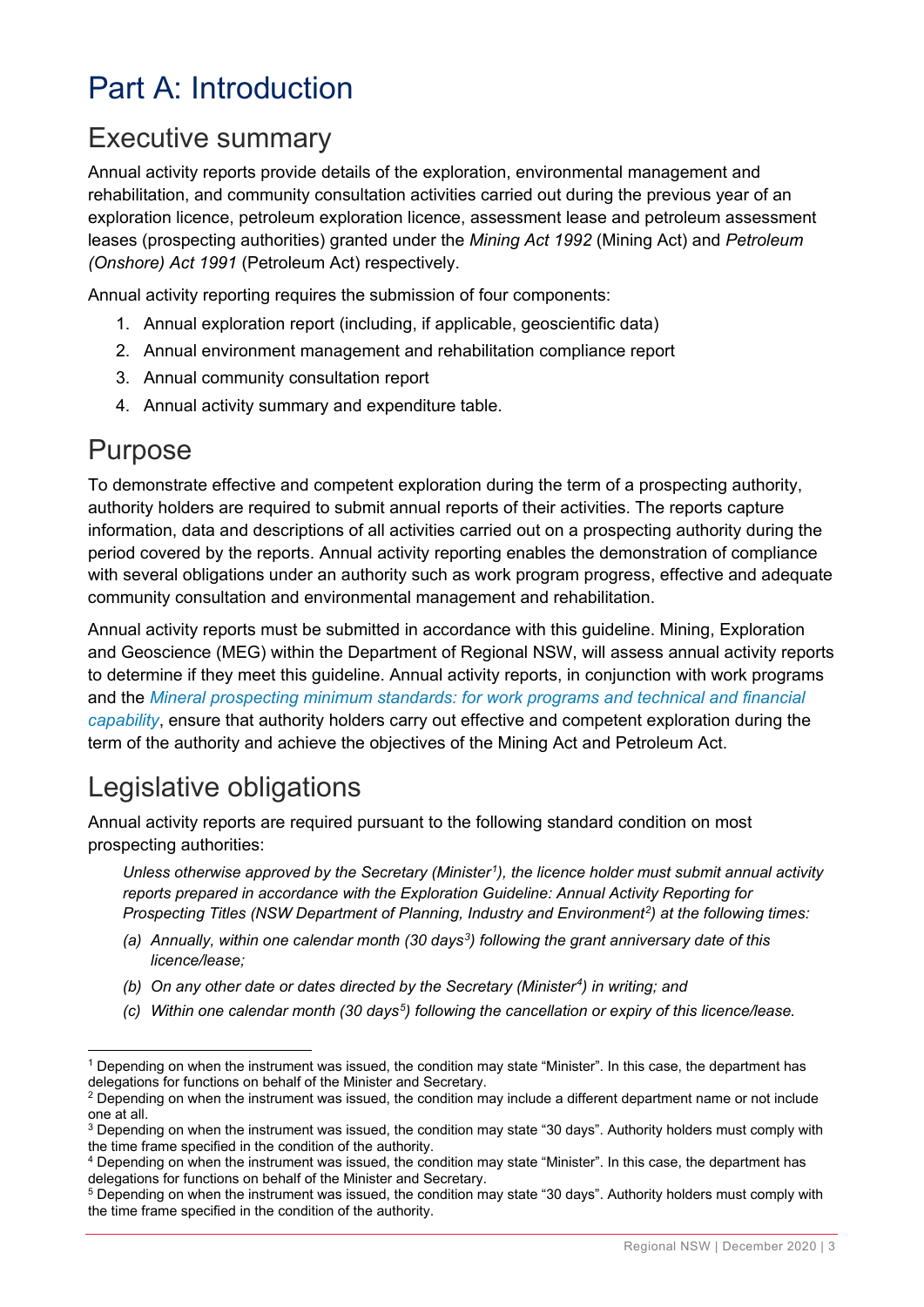Annual activity reports are required to be submitted for prospecting authorities (that are subject to the annual activity reporting condition) that detail the activities carried out during each year of the term, demonstrating compliance with the approved work program. Compliance with the approved work program and exploration progress during the current and previous terms will be considered when assessing applications to renew prospecting authorities. Information within annual activity reports may be used to assess work program performance and exploration progress.

Where the authority holder does not submit an annual activity report by the due date that complies with this quideline, this may be referred to the NSW Resources Regulator for further investigation. The NSW Resources Regulator is responsible for compliance and enforcement activities under the Mining Act. The NSW Environment Protection Authority is responsible for compliance and enforcement activities under the Petroleum Act, with the exception of work health and safety.

## <span id="page-4-0"></span>When this guideline applies

This guideline applies to prospecting authorities that have the annual activity reporting condition. Prospecting authority holders should refer to the most recent authority (grant, renewal or transfer) instrument to determine if annual activity reports are required (**Table 1**).

Prospecting authorities that do not have the annual activity reporting condition will have other reporting obligations either as conditions on the authority or under the legislation. These may include, but not limited to, environmental management, community consultation and exploration (geoscientific) reporting.

#### **Table 1 When this guideline applies.**

| <b>Mining Act</b><br>(exploration licences and assessment leases)                                                                                             | <b>Petroleum Act</b><br>(petroleum exploration licences and petroleum<br>assessment leases) |
|---------------------------------------------------------------------------------------------------------------------------------------------------------------|---------------------------------------------------------------------------------------------|
| Have the annual activity reporting<br>condition<br>(generally, if granted, renewed or transferred<br>where the application was received after 1<br>July 2015) | • Have the annual activity reporting condition<br>(generally, if renewed after 1 July 2015) |

If you are unsure if annual activity reports are required for a prospecting authority, contact Resource Operations on (02) 4063 6600 or [resource.operations@planning.nsw.gov.au.](mailto:resource.operations@planning.nsw.gov.au)

This guideline does not apply to mining leases or petroleum production leases. Mining leases and petroleum production leases will have different reporting obligations such as environmental, compliance, safety and geoscientific reporting. Refer to the most recent instrument for the lease. Reporting on mining leases is required in accordance with section 163C of the Mining Act and on petroleum production leases under the Petroleum Act.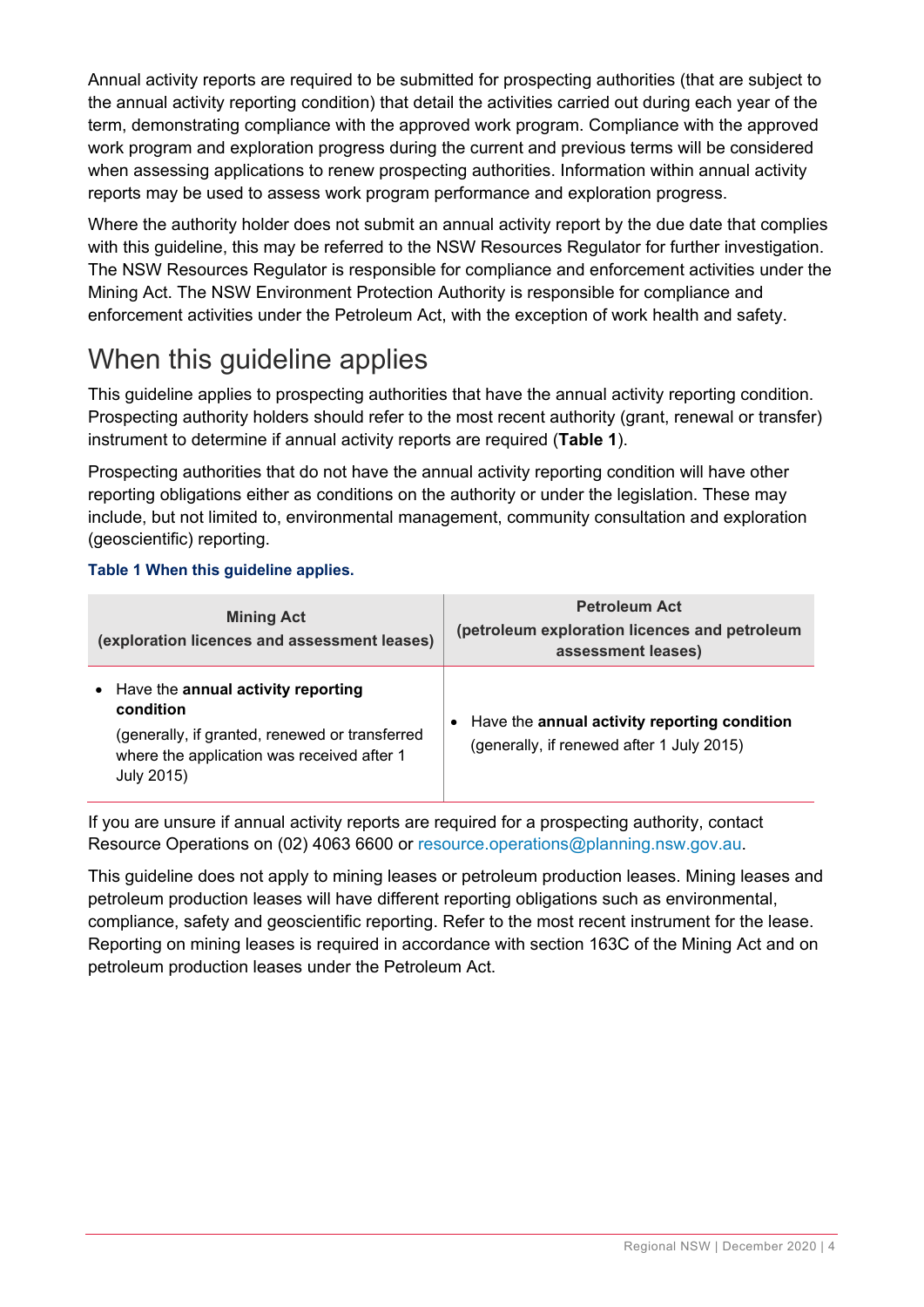## <span id="page-5-0"></span>Part B: When and how to submit an annual activity report

## <span id="page-5-1"></span>When to submit

Annual activity reports must be submitted at the following times (unless otherwise approved by the Secretary or Minister):

- **annually**, within 1 calendar month (or 30 days<sup>[6](#page-5-3)</sup>) after the grant anniversary date of the authority
- on **any other date or dates directed** by the Secretary (or Minister[7](#page-5-4)) in writing
- within 1 calendar month (or 30 days<sup>[8](#page-5-5)</sup>) of **cancellation or expiry** of the authority.

### <span id="page-5-2"></span>How to submit

 $\mathbf{L}$ 

Annual activity reports must be submitted via MEG's online portal – Exploration and Environmental Reports Online Lodgement [\(EROL\)](https://www.resourcesandgeoscience.nsw.gov.au/miners-and-explorers/geoscience-information/services/online-services/erol). [EROL](https://www.resourcesandgeoscience.nsw.gov.au/miners-and-explorers/geoscience-information/services/online-services/erol) has provision to upload all required reports and any associated data. **Table 2** provides details about what documents are required to be submitted and in what format.

For further information about the format of reports and [EROL,](https://www.resourcesandgeoscience.nsw.gov.au/miners-and-explorers/geoscience-information/services/online-services/erol) contact the Mining and Exploration Assessment unit on (02) 4063 6425 or [mining.explorationassessment@geoscience.nsw.gov.au.](mailto:mining.explorationassessment@geoscience.nsw.gov.au)

| Component | <b>Requirement</b> | Document/data                                                           | <b>Format</b>                                                                                                                                                                                                                                                          |
|-----------|--------------------|-------------------------------------------------------------------------|------------------------------------------------------------------------------------------------------------------------------------------------------------------------------------------------------------------------------------------------------------------------|
| 1         | Mandatory          | Annual exploration report                                               | Portable Document Format (PDF)                                                                                                                                                                                                                                         |
| 2         | Mandatory          | Annual environmental and<br>rehabilitation compliance report            | <b>PDF</b>                                                                                                                                                                                                                                                             |
| 3         | Mandatory          | Annual community consultation<br>report                                 | <b>PDF</b>                                                                                                                                                                                                                                                             |
| 4         | Mandatory          | Annual activity summary and<br>expenditure table                        | Comma Separated Values (CSV)<br>using the Annual Activity Summary<br>and Expenditure Table                                                                                                                                                                             |
| 5         | If applicable      | Geoscientific data (including data<br>files and borehole summary files) | Relevant format as per the relevant<br>guideline<br>(Exploration reporting: A guide for<br>reporting on prospecting in New<br>South Wales or Guidelines for<br>reporting and data submission of<br>onshore petroleum exploration and<br>production in New South Wales) |

#### **Table 2 Documents and format required to be submitted.**

<span id="page-5-3"></span><sup>&</sup>lt;sup>6</sup> Depending on when the instrument was issued, the condition may state 30 days. Authority holders must comply with the timeframe specified in the condition of the authority.

<span id="page-5-4"></span><sup>&</sup>lt;sup>7</sup> Depending on when the instrument was issued, the condition may state "the Minister". Authority holders must comply with the timeframe specified in the condition of the authority.

<span id="page-5-5"></span><sup>&</sup>lt;sup>8</sup> Depending on when the instrument was issued, the condition may state "30 days". Authority holders must comply with the timeframe specified in the condition of the authority.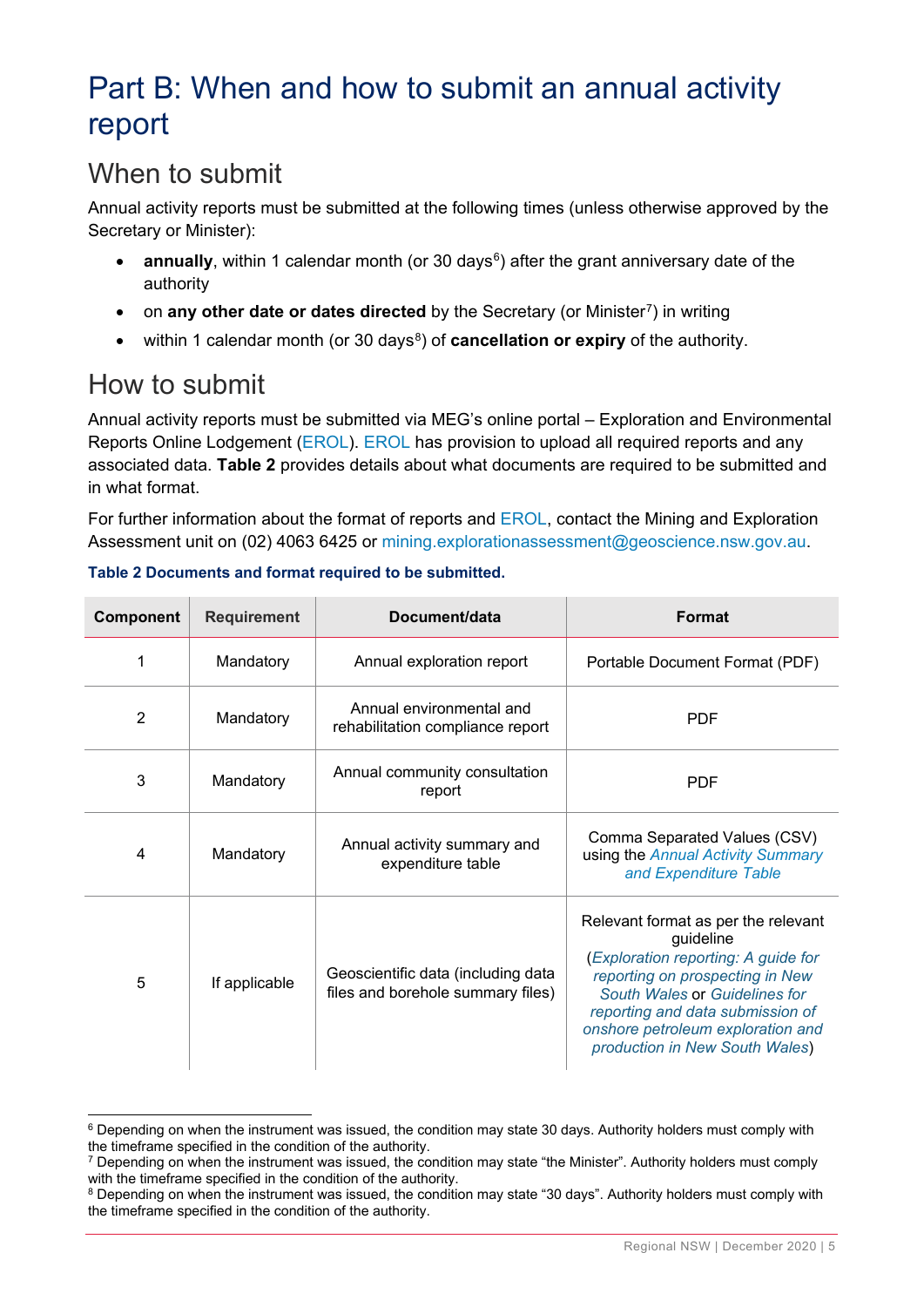# <span id="page-6-0"></span>Part C: How to prepare an annual activity report

#### <span id="page-6-1"></span>Annual reports

The content and format of reports and data required to be submitted as part of an annual activity report is described in separate activity specific guidelines as outlined in **Table 3**.

An annual activity report for each prospecting authority is required to be submitted which must include an annual exploration report, an annual environmental and rehabilitation compliance report an annual community consultation report with information specific to each prospecting authority.

#### **Table 3 Guidelines and Code relevant to each component.**

| <b>Report</b>                                                   | <b>Type</b>                    | Guideline/Code                                                                                                                                                                        |
|-----------------------------------------------------------------|--------------------------------|---------------------------------------------------------------------------------------------------------------------------------------------------------------------------------------|
|                                                                 | Single report per<br>authority | Mining Act: Exploration reporting: A guide<br>for reporting on prospecting in New South<br>Wales (as amended or replaced from time<br>to time)                                        |
| Annual exploration report<br>(and geoscientific data)           | Single report per<br>authority | Petroleum Act: Guidelines for reporting<br>and data submission of onshore petroleum<br>exploration and production in New South<br>Wales (as amended or replaced from time<br>to time) |
| Annual environmental and<br>rehabilitation compliance<br>report | Single report per<br>authority | <b>ESG4: Guideline for preparing an</b><br><b>Environmental and Rehabilitation</b><br>Compliance Report (as amended or<br>replaced from time to time)                                 |
| Annual community<br>consultation report                         | Single report per<br>authority | <b>Exploration Code of Practice: Community</b><br>consultation (as amended or replaced from<br>time to time)                                                                          |

Annual community consultation reports (required for each prospecting authority with information specific to that authority), may also include reference to any relevant overarching community consultation report.

Where mining operation and exploration projects or groups of authorities have overarching community consultation plans, overarching community consultation reports may be developed and referred to in each authority's community consultation report. If an authority holder chooses to submit overarching community consultation reports, in addition to annual community consultation reports for each prospecting authority, they must notify MEG and submit the reports via EROL on the date advised by MEG.

Overarching community consultation plans and reports are not related to project-related work programs (project status). That is, a group of authorities does not have to have project status to have an overarching community consultation plan.

#### <span id="page-6-2"></span>Annual activity summary and expenditure table

An annual activity summary and expenditure table must be submitted for all prospecting authorities using the *[Annual Activity Summary and Expenditure Table](https://www.resourcesandgeoscience.nsw.gov.au/miners-and-explorers/enforcement/exploration-reporting/mineral)* template. The template includes instructions on how to complete and submit the table and the content required.

The following must be provided in the annual activity summary and expenditure table (if applicable):